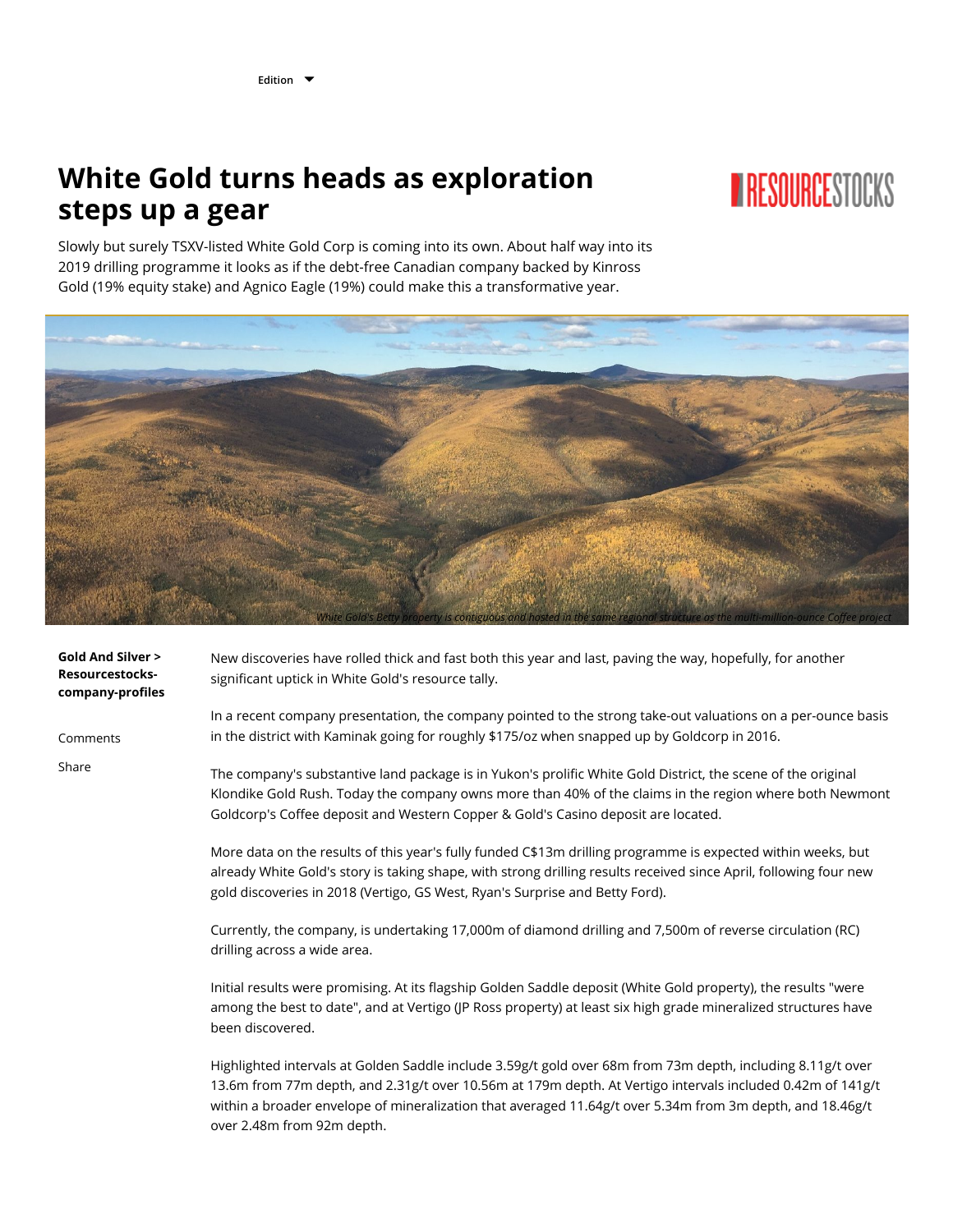In a nutshell, the latest discoveries at Golden Saddle, 95km south of Dawson City, could significantly expand the high-grade mineralization within and beyond the current Golden Saddle resource boundary. Additionally, diamond drilling locally has extended Golden Saddle's nearby GS Main zone 205m down dip from historic drilling, about doubling the down dip extension in the area.

All of Vertigo's diamond drill holes intersected gold mineralization and the team has identified at least six highgrade mineralized gold structures. The company plans to drill 10,000m at Vertigo this season, one of its most notable discoveries during 2018. Drill intercepts in 2018 of up to 103.9g/t, and grab samples up to 304.3g/t were among the highest grades ever encountered in the White Gold district.

In summer 2019, White Gold identified multiple new high-grade gold mineralization trends across JP Ross further adding to the pipeline. The new trends were identified on the Stage Fright, Sabotage, Topaz, and Vertigo targets, all located within 10km of last year's Vertigo discovery.



CEO David D'Onofrio said in an industry where even a single gold discovery would be notable, White Gold's record displayed "the power of our proprietary exploration strategy and methodology".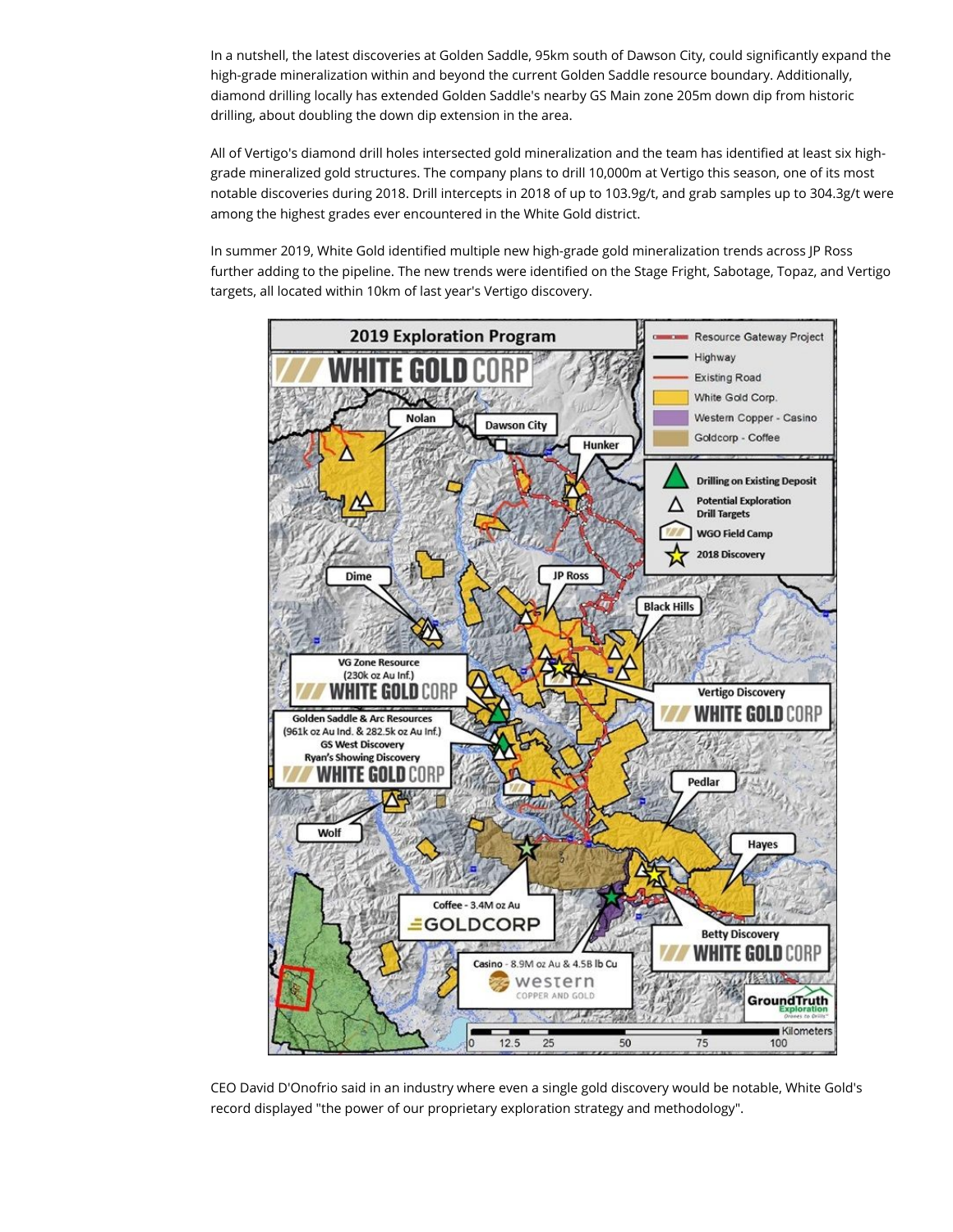He said: "Unlike a typical junior mining company, there is no incentive for us to prolong work on a property where we don't see the potential. We are systematically performing low-cost exploration work across our entire portfolio to guide where further exploration dollars are spent."

Progress should be seen in the context of a large regional exploration program that continued to generate "a strong pipeline of new targets demonstrating the district-scale opportunity across WGO's assets".

At JP Ross, the team was following prospective gold targets near the Henderson Creek system, where placer gold mining has been taking place since the turn of the century.

Work at GS West and another gold target, Ryan's Surprise, had demonstrated the existence of myriad satellite deposits surrounding Golden Saddle on trend. By testing similar targets, D'Onofrio hoped to show how the company's properties would be turned into "a true gold camp".

Another priority is to add more ounces to the 230,000oz at the VG Zone on the QV property acquired from Comstock Metals in early 2019. Here the resource is inferred at a cut-off of 0.5g/t (4.4 million tonnes grading 1.65g/t).

The VG resource is based on just 17 drill holes — and sits 44km northwest of Goldcorp's Coffee project, which is being developed as an open pit and heap-leach gold mine, slated for production in 2021.

Significant similarities have been detected in structural setting and mineralization style between VG and Golden Saddle deposits.

D'Onofrio said: "This property has seen very limited exploration to date and we are confident that our team, including Jodie Gibson who originally oversaw the discovery drilling, is well positioned to maximize the value of the VG deposit and the other highly prospective targets on the property. The similarities of the deposit and targets on this property to Golden Saddle and Vertigo provide a unique opportunity to leverage our team's experience in the White Gold District."

Elsewhere, the Betty property was contiguous and hosted in the same regional structure as the Coffee project.

Brokers reckon this year's drilling programme could yield significantly more than the 25% uptick in White Gold's resource estimate that flowed from the 2018 drilling season.

The current tally amounts to 22,040 quartz claims across 35 properties, over 439,000 hectares/1,084,000 acres. Golden Saddle's resource has 1,039,000 indicated and 508,000 inferred ounces of high-grade gold.



*White Gold is undertaking 17,000m of diamond drilling and 7,500m of reverse circulation (RC) drilling across a wide area*